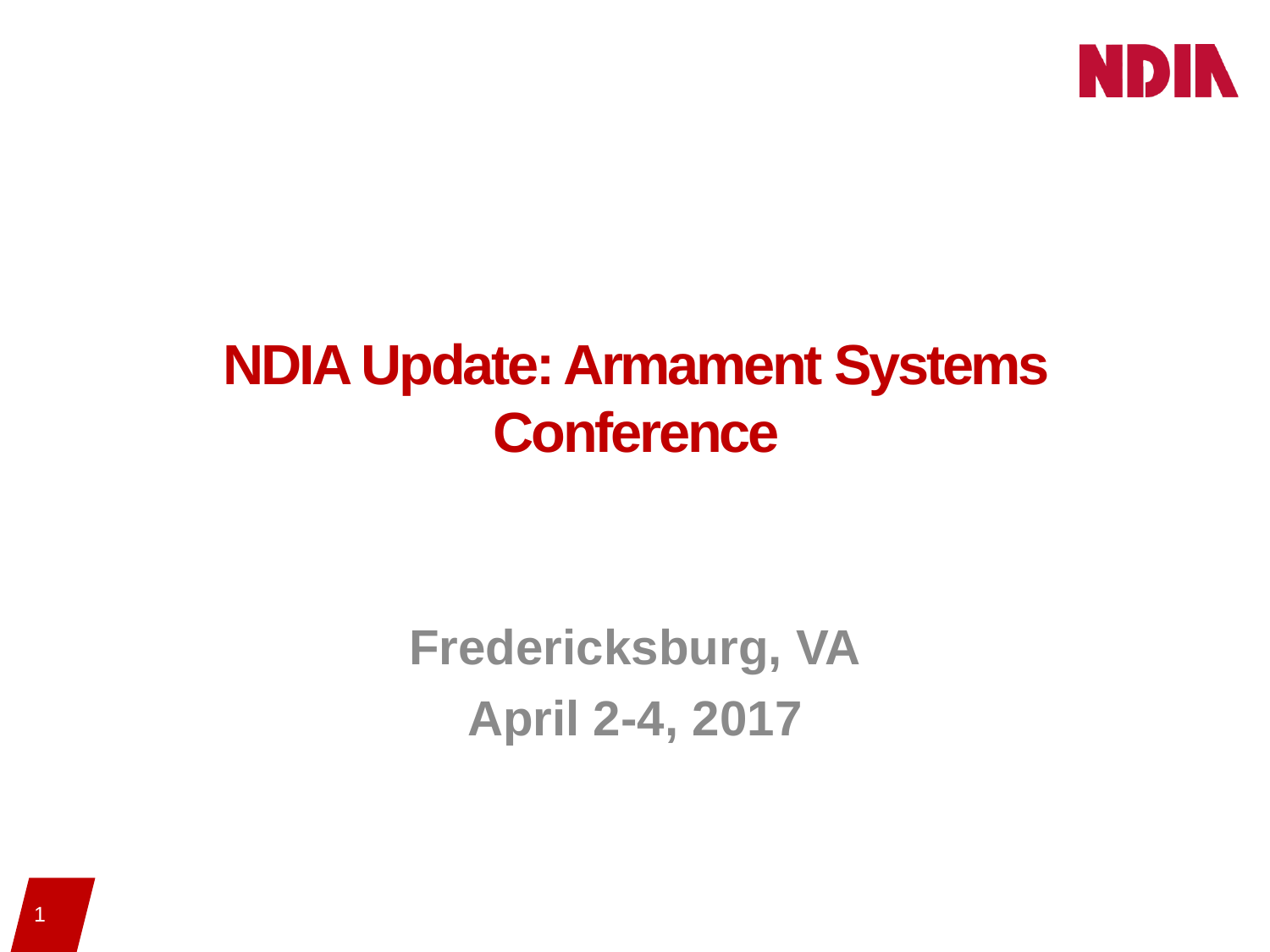# **Program Development Mission**



### **Mission**

- Develop and sustain a broad portfolio of activities to:
	- Operationalize the NDIA Mission Statement
	- Attract and retain membership
	- Contribute to enterprise financial growth and stability
	- Position NDIA as an industry Thought Leader

#### **Responsibilities**

- Provide coordination, support and oversight of Divisions, Chapters and Working Groups
- Maintain direct coordination with DoD, Service and Industry Leadership
- Ensure coordination and integration of program development activities across the enterprise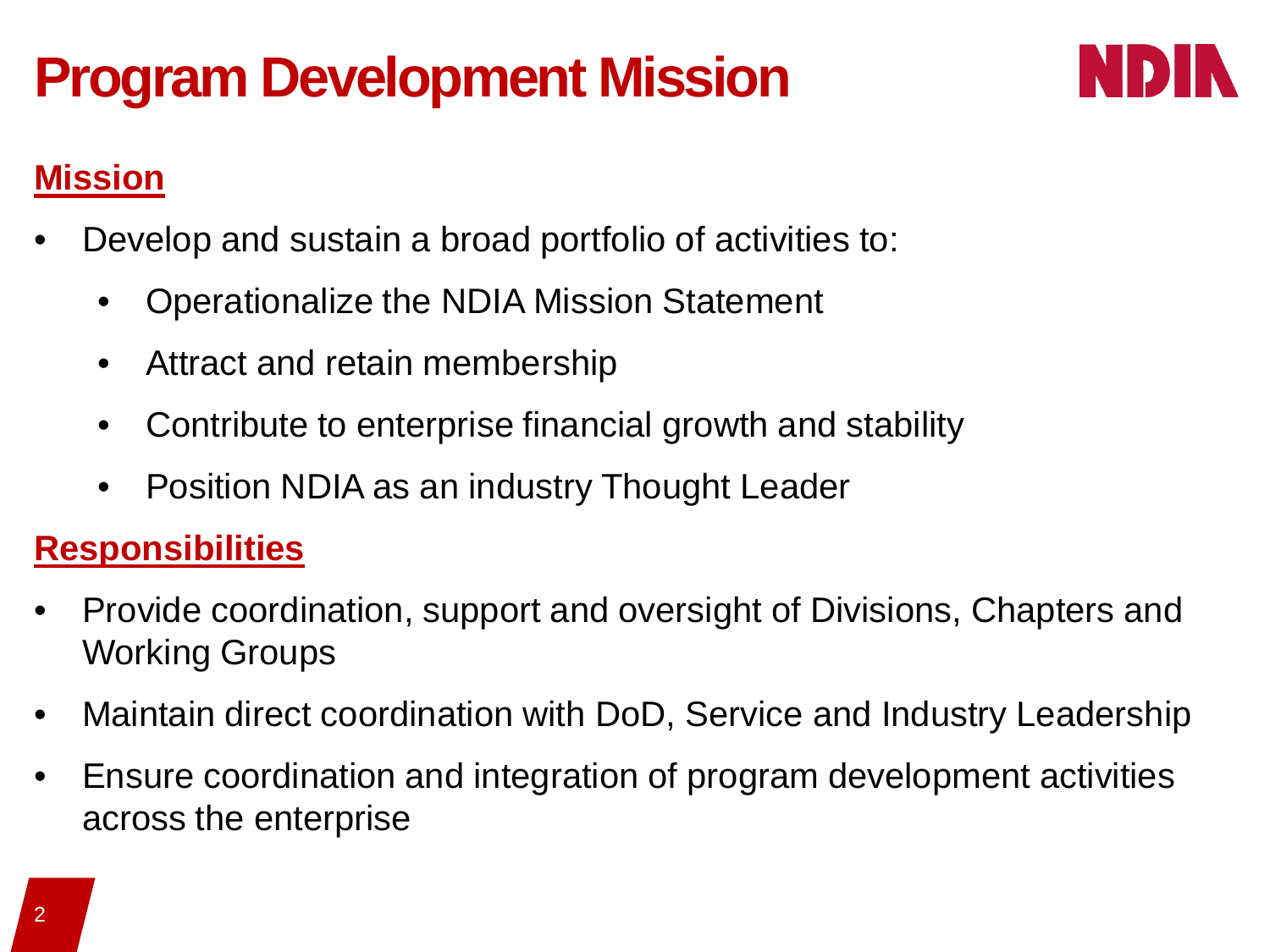# **Program Development Alignment**



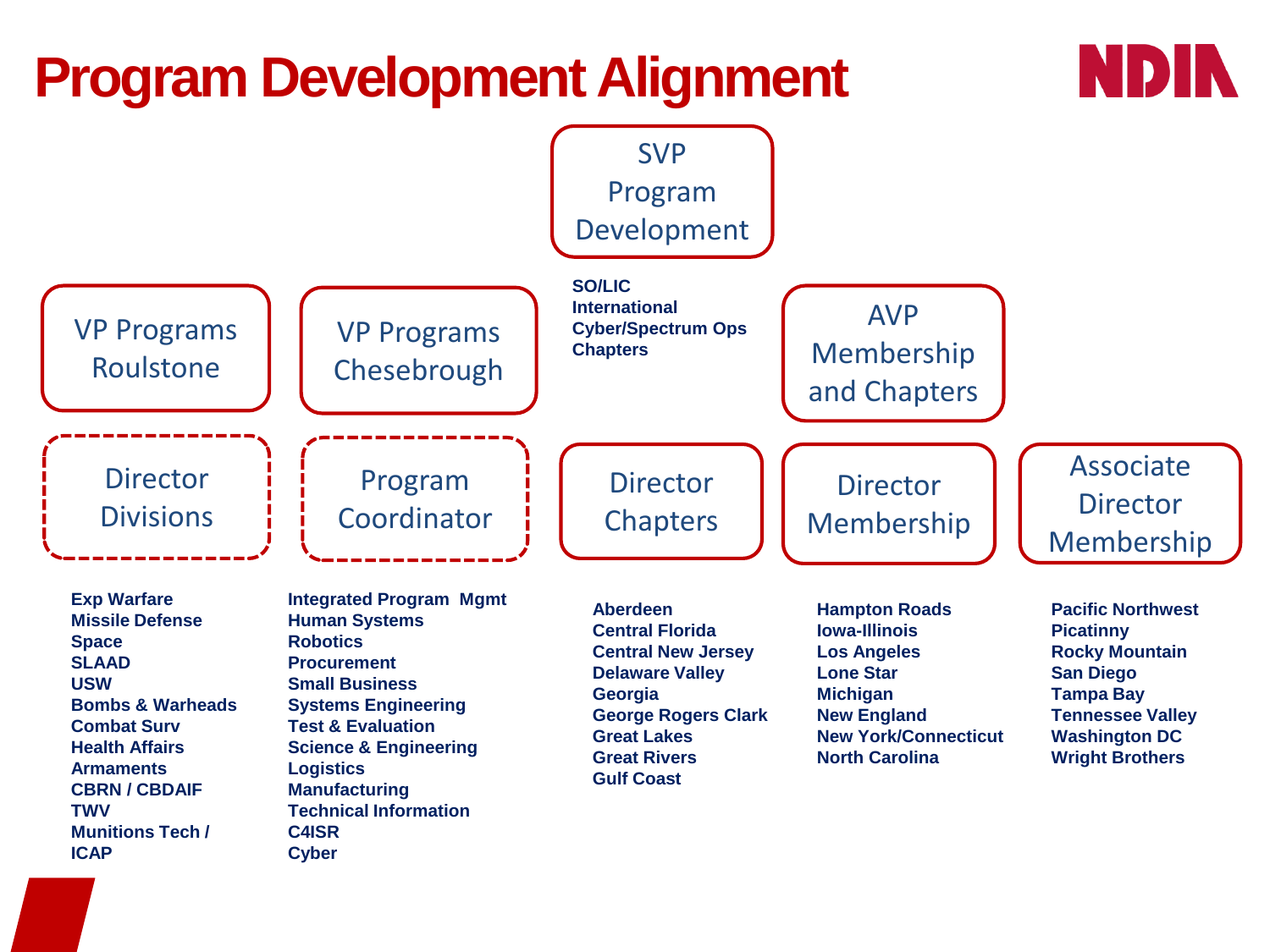# **2017 Initiatives**



- Air Force Global Strike Command Support
	- Global Strike Symposium (Shreveport, August 2017)
- Northwest Louisiana Chapter
	- Support to Nuclear mission at Barksdale AFB
- Global Strategic Operations Division
	- Nuclear Enterprise Strategy, Policy and Acquisition
- Cyber and Spectrum Operations Division
	- Multi-domain Cyber, Cyber/EW Convergence, Autonomy, Machine Learning, Virtual Reality
- Program Development Advisory Council
	- 15 Chapter and Division Leaders, BOD, Thought Leaders
	- Meet quarterly to advise on Program Development and collaboration opportunities
- Chapter and Division Newsletter
	- LinkingLeaders